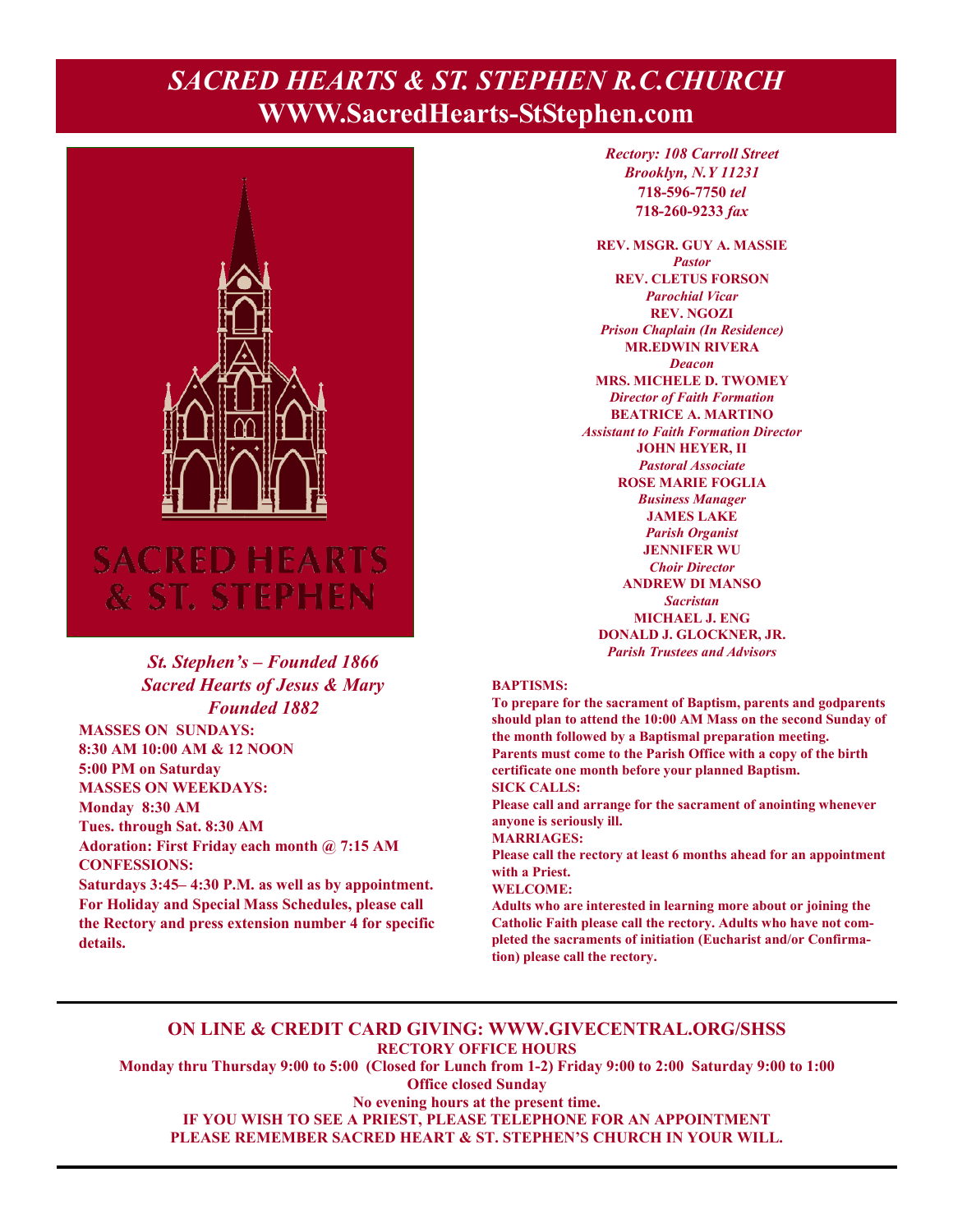

- MON. JUNE 6, 2022 8:30 Mary Higgins BY: Rose Marie Foglia
- TUE. JUNE 7, 2022 8:30 Giuseppina Ammatuna BY: The Reca Family
- WED **JUNE 8, 2022** 8:30 For a Personal Intention
- THURS. JUNE 9, 2022 8:30 Carmella & Danny Pipitone
- FRI. JUNE 10, 2022 8:30 Guiseppina & Antonino Di Nieri BY Loving Family
- SAT. JUNE 11, 2022 8:30 George Magliocco Birthday Remembrance BY: Wife & Children
- 5:00 Anthony Mazze BY: Wife Paula, Children & Grandchildren
- SUN JUNE 12, 2022 8:30 For the People of the Parish 10:00 Lawrence & Rosalie Russomanno
- BY: Loving Family Noon St. John the Baptist Mass
- Procession Following Mass



### FINANCIAL INFORMATION

Sunday Collection 5/29 \$ 1,649.00 \*Envelopes & cash On Line Donations \$2,687.50 Total Sunday 5/29 \$4336.50 Annual Weekly Expenses\*\*\$14,325.00 Difference: \$ 9,988.50 \*\*Total annual expenses divided by 52 weeks



Please join us on Monday, June 6th @ 7PM in the Parish House We will be discussing

Little Fires Everywhere by Celeste Ng. We will not be meeting in July. For those of you who plan ahead, our next meeting will be on Aug. 8th. We will be discussing Daughter of Fortune by Isabel Allende.

> All are welcome. We hope to see you there!



Bread & Wine for the week of June 5th has been donated In Memory of FRANK RAIA

## Requested by: Dee Hudson

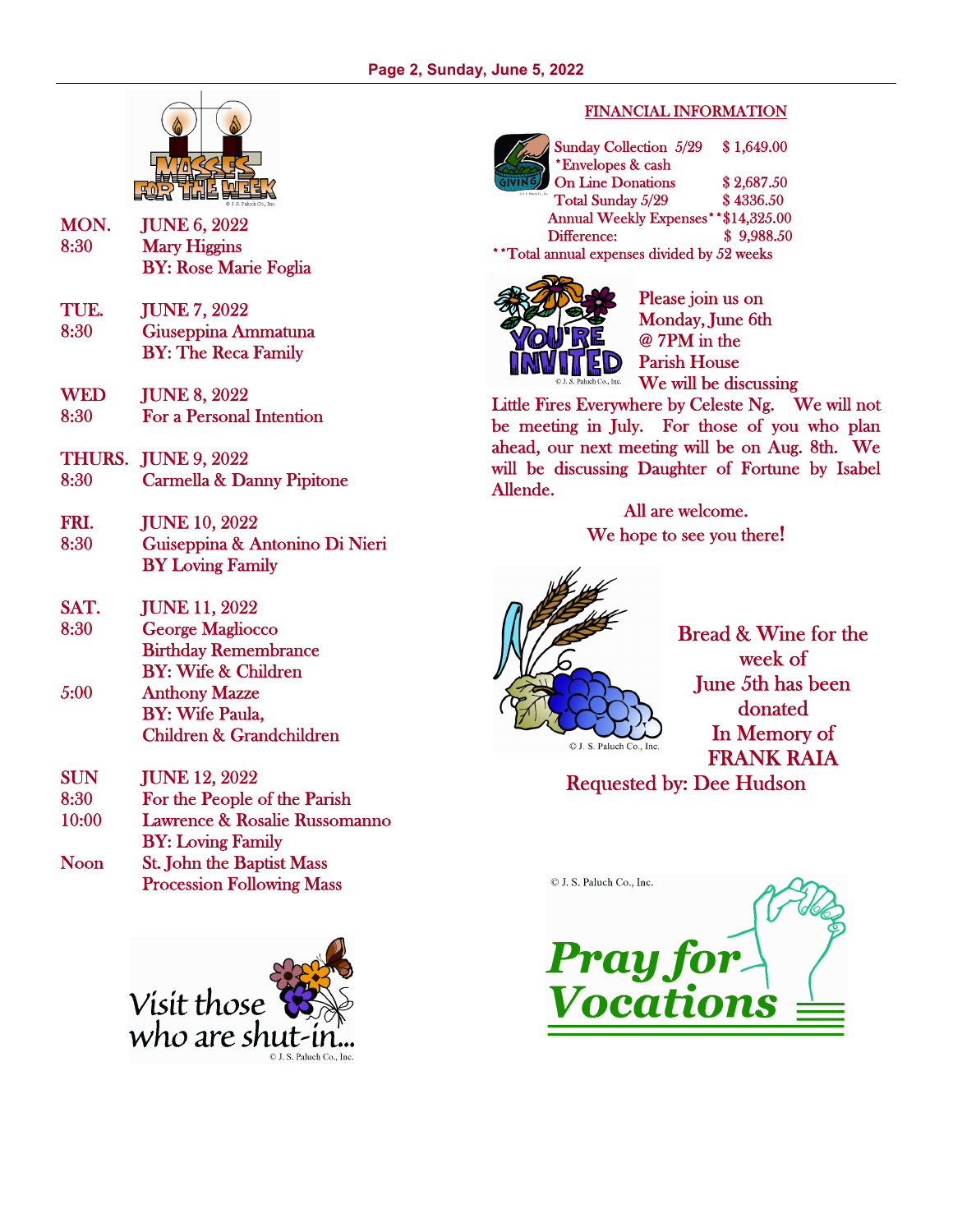

Please remember in your  $P_{\text{max}}$  prayers the members of our For parish and community who  $S$ <sup>RAltak</sup> Co., Inc. **are** ill, hospitalized or in

nursing home care, most especially: Jonelle Bernardo, Helena Rolla Brad Hatry Gertrude Zagarella Michelle Laquercia Irene Balen Judith DeArmen John Nigro Judith Miller Salvatore Salerno Diane Barchuk Addy Wardrope Carol DeMairo Anthony Gambardella Anthony Tilocca Anthony Turco Roe Gambardella Elizabeth Foley Ann Curcuru Dora Zanzonico Lamar McNabb Louis D'Angelo Carol Montelbano Gina Salta Anthony Manfre Celeste Internicola Emma Huckerby Kristin Quail Louann Gambardella Joan Di Tucci Dominick Aiello, Jr. Mark Carles Erica Concino Terry Daniti Susan Hannan Evan Marra Hector Jimenez Darren Munio Abigail Memmesheimer Sophia Rotunno Philip Saraceno Vittorio Di Turi Maria Anjelica Patino Laquercia Paul & Leona Pensabene Frances Marra Sarina Mukhi



**Our Church is open each Wednesday from noon until 2:00 PM for private prayer. You are encouraged to stop by for this quiet time with the Lord.** 

**We hope to see you there!** 





**The 2022 Annual Catholic Appeal supports the mission** 

**Appeal 2022 DIOCESE OF BROOKLYN** 

Annual Catholic of our parish and the **daily work of the Church in Brooklyn** 

**and Queens in ways no one parish can accomplish alone by supporting the following ministries:** 

 **Catholic Youth Ministry Initiative, Catholic Charities;** 

**Hospital, College and Prison Chaplains; Diocesan Vocations Office;** 

**Catholic Migration Services; Office of Faith Formation; Bishop Mugavero Residence for infirmed clergy; Futures in Education Scholarship Foundation** 

 **All donations made to the ACA above our parish goal are returned directly back to our parish for operations and improvements.** 







**PARISH GOAL: \$36,274.00 PAID SO FAR: \$32,479.00 PLEDGED SO FAR: \$46,805.00** 

**100 Families** 

**We are hoping to reach \$46,274 this year for our Appeal. Everything over our parish goal will be used to hire engineers to study the possibility of installing air conditioning and air-filtration systems in our Church and in Cabrini Hall.**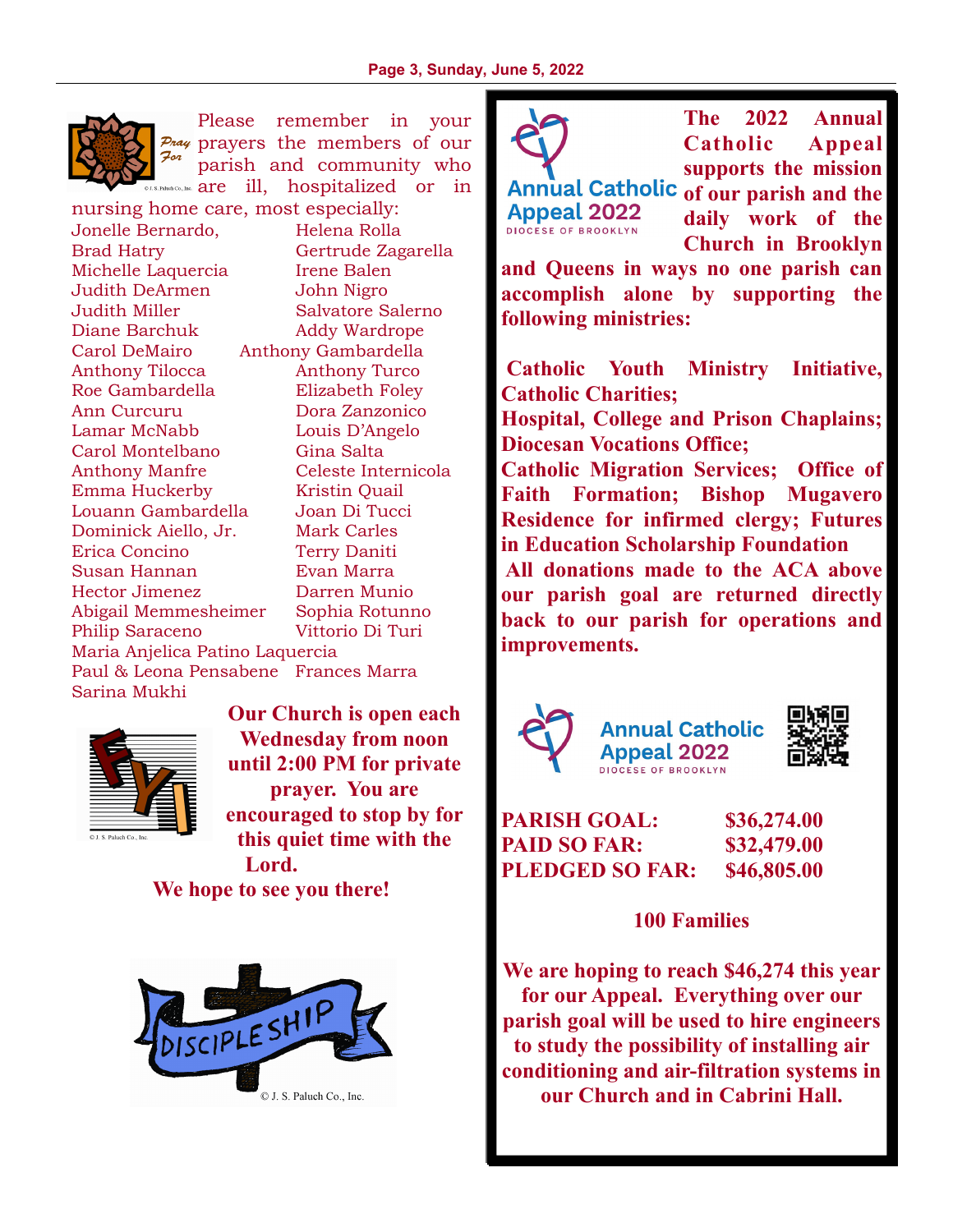## From the Pastor

© J. S. Paluch Co., Inc.

## **PENTECOST SUNDAY Come Holy Spirit, Come Holy Spirit stay with us, Come Holy Spirit be part of us.**

**Dear Parish Community,** 

 **We believe that God is a Trinity of persons. While the Father is not Jesus and Jesus is not the Spirit and the Spirit is not the Father, yet all are Divine all are One God. Confused? Well, the Trinity is more experienced than understood. Think of the Holy Spirit as Divine Energy. Think about this. You have redecorated your home, you have newly painted walls, new drapes, new floors, new windows and even some structural changes. You walk into your newly renovated home, it is enveloped in the shadows of the day. Things are not clear. What do you need to showcase your new home? You need light to see, light to enjoy the new curtains and structures. The Spirit is similar. We know what we should believe. We know what we must do to be disciples, what we need is the energy and stamina to live as believers in Christ. We may say that the Holy Spirit makes Jesus present in the apparent absence of Jesus. The Holy Spirit makes the Father and Jesus present in the sacraments, in our hearts and in the community. The work of Jesus is completed. Jesus redeemed us. Now the work of appropriating the redemption won by Christ is the work of the Holy Spirit. If Jesus is the Word of God, the Holy Spirit is the breath of God uttering the Word.** 

 **Pentecost is the day we celebrate the outpouring of the Holy Spirit upon the Apostles. Pentecost means fifty days after Easter. Today we celebrate the fulfillment of the promise of Jesus to send us the Holy Spirit. The readings for the feast of Pentecost are based on the Jewish Feast of Weeks which is celebrated fifty days after Passover. The Jewish Feast celebrated God giving the Torah on Mount Sinai. (See Exodus 19) The Torah revealed to the Israelites the mind of God and what God required of them. We are celebrating not the giving of the Torah but rather the outpouring of the Holy Spirit upon the apostles and through them to the whole church. The Spirit reveals to us Jesus who is the mind and heart of God among us. For us, it is Jesus the WORD of GOD who reveals to us how we are to live. The Spirit appropriates in us the great redemption which Jesus brought about through his passion, death and resurrection. The Holy Spirit leads us to realize, in the depths of our hearts, the need we have for redemption. The Holy Spirit inspires us to recognize Christ as our Lord and Savior. It is only in the Holy Spirit that we can proclaim Jesus as Lord. The Holy Spirit is the third person of the Holy Trinity. We experience God through three distinct yet unified relationships. The Spirit may be seen as the love that exists between the Father and Son. Encountering God as the Holy Spirit awakens us to the Divine Presence of the Trinity dwelling deep within the depths of our being made present through sacraments especially Baptism, Confirmation and Eucharist.** 

 **Easter and Pentecost lead us to a deeper understanding and realization of the mystery of the Incarnation of God among us who is Jesus. The words from 1Corinthians 12;3-13, "No one can say that Jesus is Lord, except the Holy Spirit" are true. As mentioned earlier, the Holy Spirit, the third person of the Holy Trinity makes Jesus and the Father present in Word and Sacrament. The Spirit reminds and helps us to bear witness to Christ.** 

 **The Spirit points us to see the connection between Christ and our everyday life. It is the Holy Spirit who transforms God from being an idea or theological concept into a reality in our lives. It is the Holy Spirit who transforms the Gospel from being stories about Jesus to making Jesus the dynamic center of our lives. It is the Holy Spirit who transforms lives from searching for truth into lives living the truth. It is the Holy Spirit who enables our faith to come alive. It is the Holy Spirit who sets our hearts on fire, breathes life into our spirits, splashes us with baptismal water, moves and inspires us to be convicted in faith in Christ Jesus. Like rain which is always the same yet it helps produce every type of plant, so the Spirit falls upon us and produces with our cooperation every spiritual gift helping us to be convicted of our faith in Christ Jesus.** 

 **The church is formed from the clay of our humanity and the fire of the Holy Spirit kindled in the waters of baptism, thus creating us into living stones forming us into the body of Christ. It is in the context of Eucharist, the Sacred Text, the Sacraments and the Community that we have a personal and communal relationship with the Lord. It is in this personal and communal relationship that we discover the abiding presence of Christ in the gifts of wisdom, understanding, counsel, knowledge, fortitude, piety and reverence (fear of the Lord) cf. Gal 5. It is through these gifts that we cultivate lives of love, peace, joy, kindness, goodness, faithfulness, humility, chastity and generosity. It is in living in this Holy Spirit that we proclaim in our very beings that "JESUS CHRIST IS LORD to the praise and Glory of God the Father.** 

**Come Holy Spirit set our hearts on fire.** 

**Msgr. Guy A. Massie**